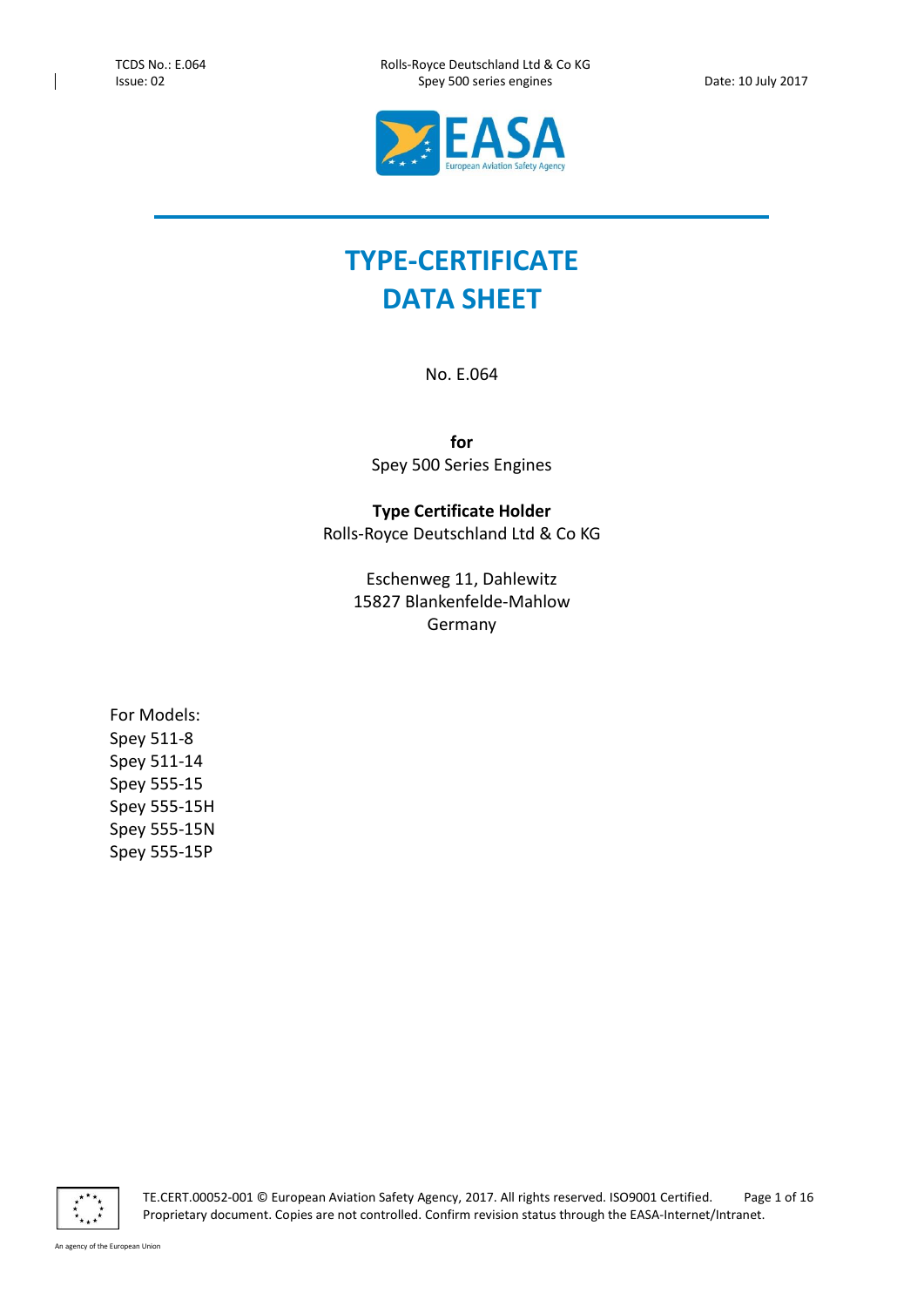Intentionally left blank



TE.CERT.00052-001 © European Aviation Safety Agency, 2017. All rights reserved. ISO9001 Certified. Page 2 of 16 Proprietary document. Copies are not controlled. Confirm revision status through the EASA-Internet/Intranet.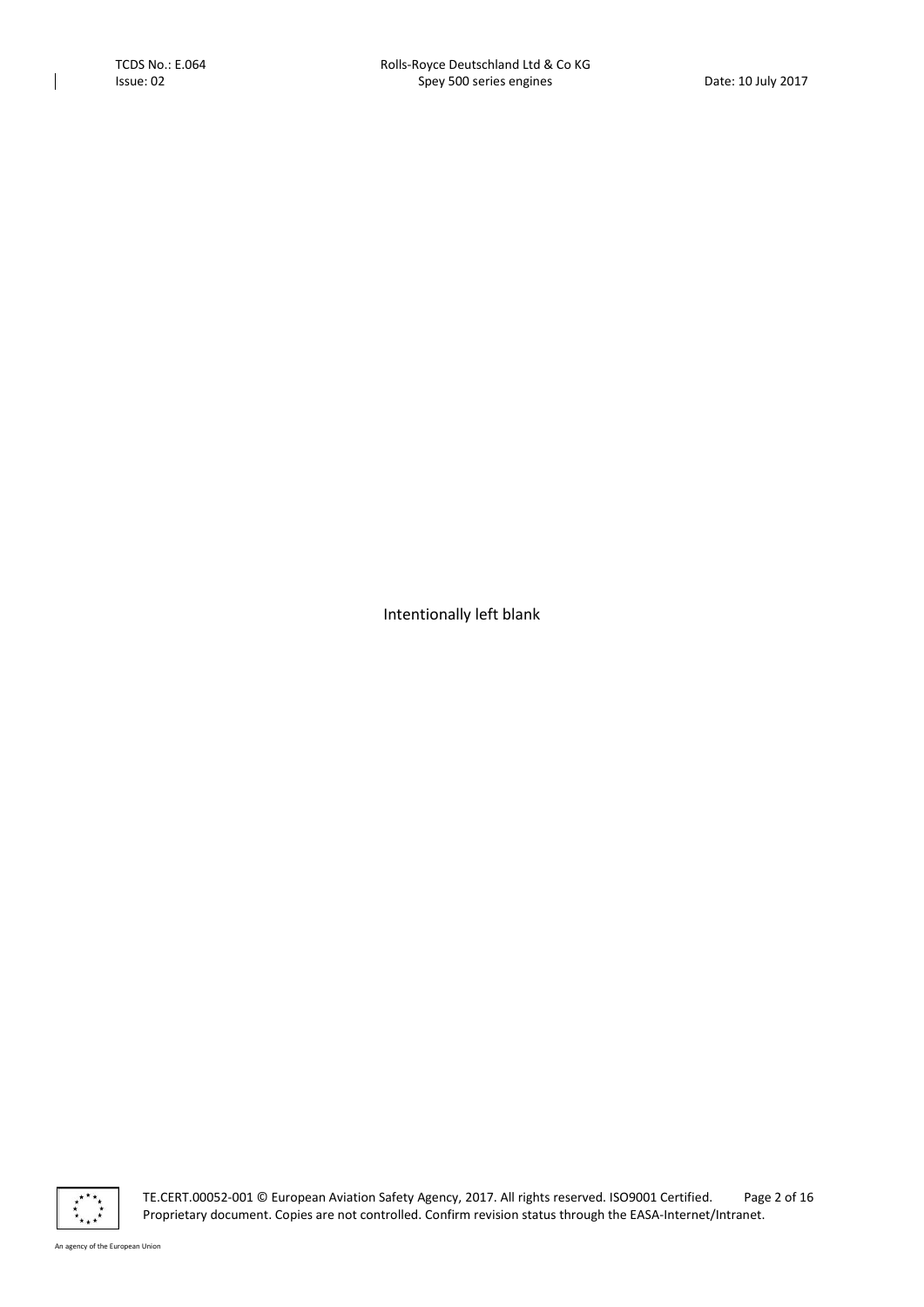# **TABLE OF CONTENTS**

| 2. Reference Date for determining the applicable airworthiness requirements  4 |
|--------------------------------------------------------------------------------|
|                                                                                |
|                                                                                |
|                                                                                |
|                                                                                |
|                                                                                |
|                                                                                |
|                                                                                |
|                                                                                |
|                                                                                |
|                                                                                |
|                                                                                |
|                                                                                |
|                                                                                |
|                                                                                |
|                                                                                |
|                                                                                |
|                                                                                |
|                                                                                |
|                                                                                |
|                                                                                |
|                                                                                |
|                                                                                |
|                                                                                |
|                                                                                |
|                                                                                |
|                                                                                |
|                                                                                |
|                                                                                |
|                                                                                |
|                                                                                |
|                                                                                |

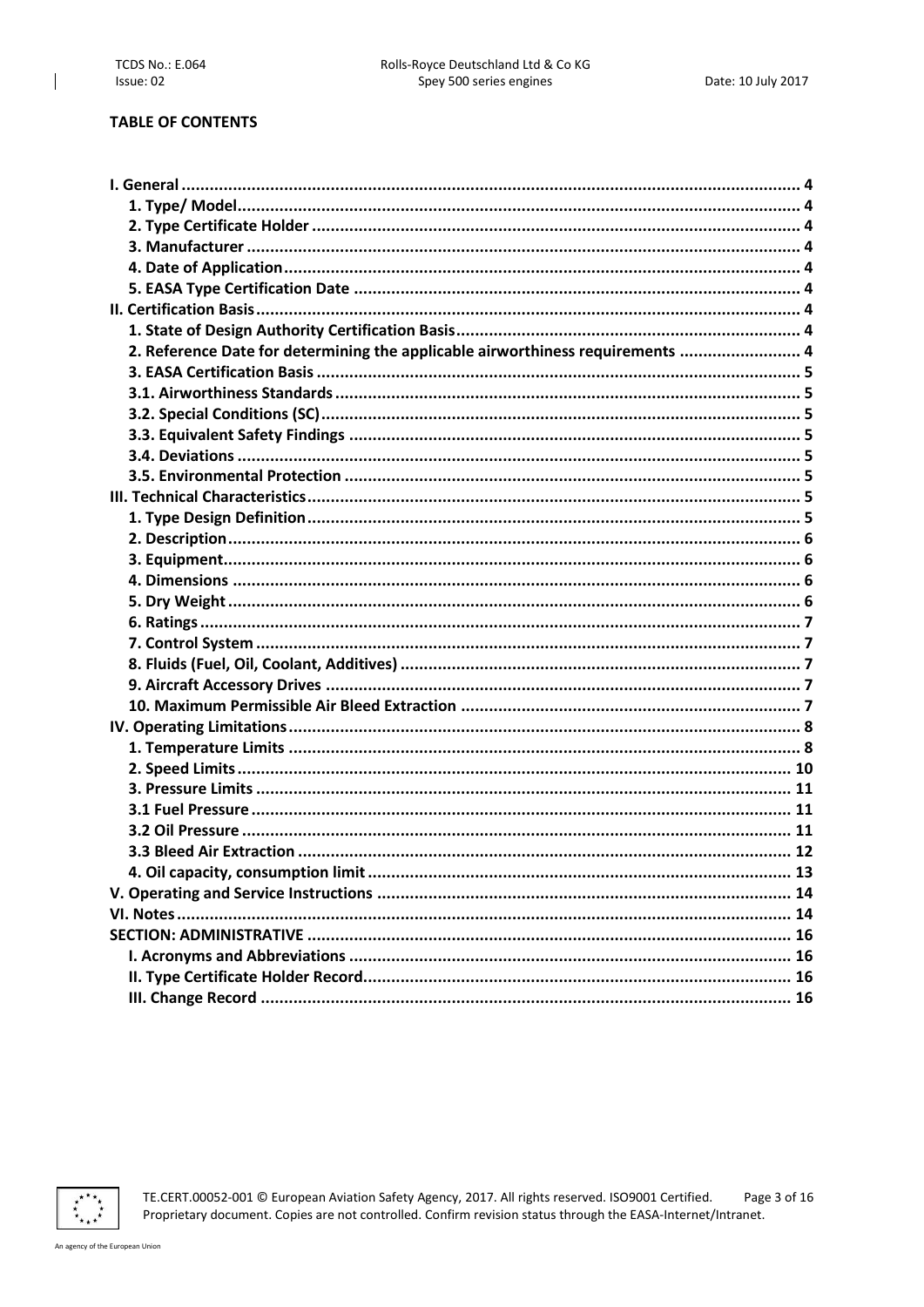## <span id="page-3-0"></span>**I. General**

## <span id="page-3-1"></span>**1. Type/ Model**

Spey 500 / Spey 511-8, Spey 511-14, Spey 555-15, Spey 555-15H, Spey 555-15N, Spey 555-15P

These variants are approved for use on multi-engined civil aircraft at the ratings and within the operating limitations specified below, subject to compliance with the powerplant installation requirements appropriate to approved installations.

### <span id="page-3-2"></span>**2. Type Certificate Holder**

Rolls-Royce Deutschland Ltd & Co KG (formerly Rolls-Royce Deutschland GmbH, formerly BMW Rolls-Royce GmbH) Eschenweg 11, Dahlewitz 15827 Blankenfelde-Mahlow Germany

EASA Design Organisation Approval No: EASA.21J.065.

#### <span id="page-3-3"></span>**3. Manufacturer**

Rolls-Royce plc P.O. Box 31 Derby, DE24 8BJ United Kingdom

#### <span id="page-3-4"></span>**4. Date of Application**

Not known (before 15 June 1966).

#### <span id="page-3-5"></span>**5. EASA Type Certification Date**

| Spey 511-8   | 01 February 1969 |
|--------------|------------------|
| Spey 511-14  | 23 May 1966      |
| Spey 555-15  | 22 February 1968 |
| Spey 555-15H | 24 December 1974 |
| Spey 555-15N | 23 February 1981 |
| Spey 555-15P | 23 February 1981 |

## <span id="page-3-6"></span>**II. Certification Basis**

#### <span id="page-3-7"></span>**1. State of Design Authority Certification Basis**

Refer to item II.3.

#### <span id="page-3-8"></span>**2. Reference Date for determining the applicable airworthiness requirements**

Not identified (before 1 June 1966).



TE.CERT.00052-001 © European Aviation Safety Agency, 2017. All rights reserved. ISO9001 Certified. Page 4 of 16 Proprietary document. Copies are not controlled. Confirm revision status through the EASA-Internet/Intranet.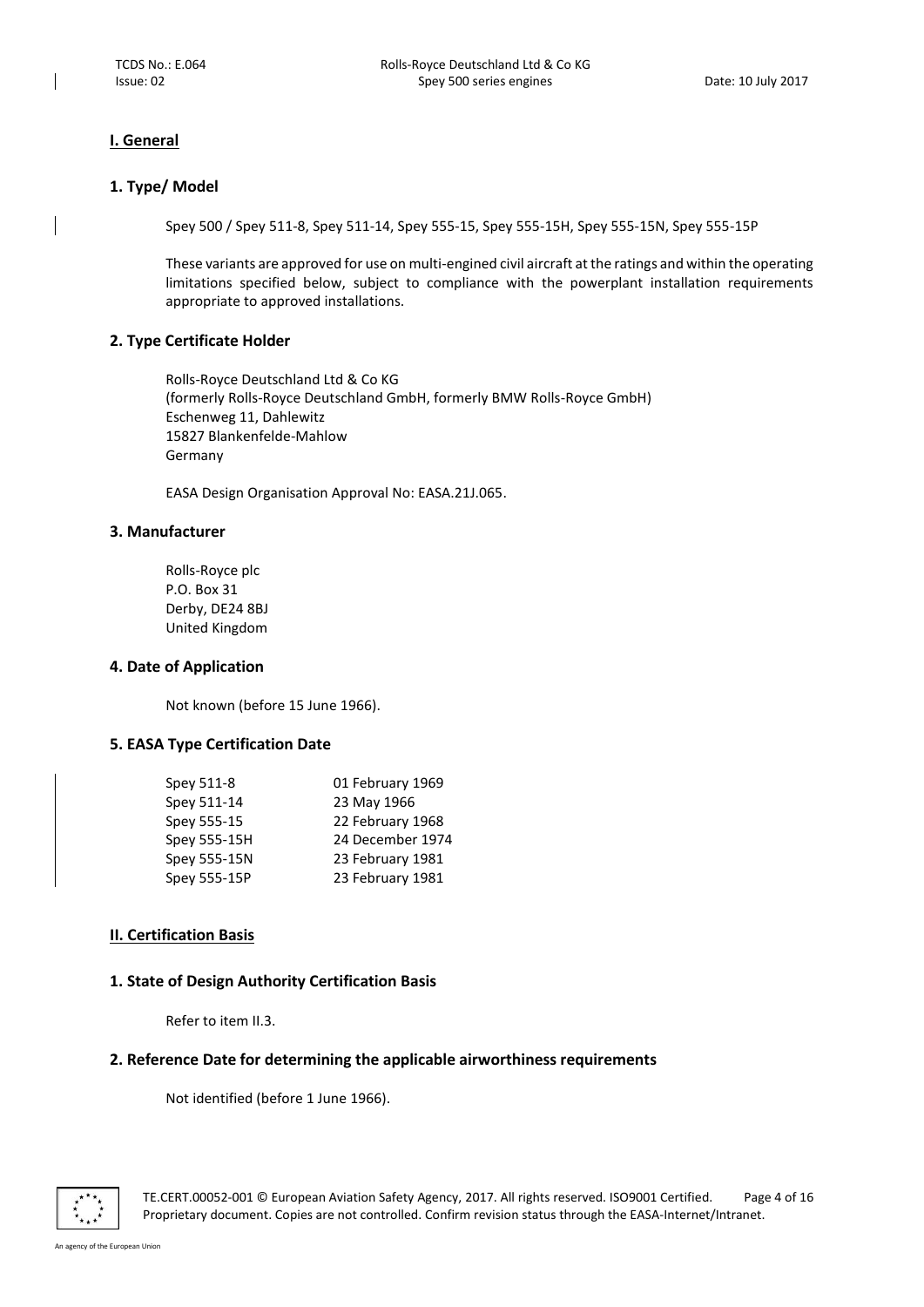## <span id="page-4-0"></span>**3. EASA Certification Basis**

## <span id="page-4-1"></span>**3.1. Airworthiness Standards**

Spey 511-8 and Spey 511 -14 BCAR Section C, issue 5 dated 1 July 1962.

Spey 555-15; Spey 555-15H; Spey 555-15N and Spey 555-15P BCAR Section C, issue 6 dated 15 June 1966.

### <span id="page-4-2"></span>**3.2. Special Conditions (SC)**

None

### <span id="page-4-3"></span>**3.3. Equivalent Safety Findings**

None

#### <span id="page-4-4"></span>**3.4. Deviations**

None

## <span id="page-4-5"></span>**3.5. Environmental Protection**

Not identified for Fuel Venting and Emissions (before 1 June 1966).

## <span id="page-4-6"></span>**III. Technical Characteristics**

#### <span id="page-4-8"></span><span id="page-4-7"></span>**1. Type Design Definition**

The Engine Type Designs are defined in the following Drawing Introduction Sheets (DIS):

| Spey 511-8               | Spey 511-14              | Spey 555-15              |
|--------------------------|--------------------------|--------------------------|
| DIS No. 874 issue 2      | DIS No. 862 issue 2      | DIS No. 912 issue 2      |
| or later approved issues | or later approved issues | or later approved issues |

| Spey 555-15H                  | Spey 555-15N                  | Spey 555-15P                  |
|-------------------------------|-------------------------------|-------------------------------|
| DIS No. 1015 Issue 1 or later | DIS No. 2004 Issue 1 or later | DIS No. 2005 Issue 1 or later |
| approved issues               | approved issues               | approved issues               |

Changes to the Engine Type Design are introduced by approved Modification Bulletins.

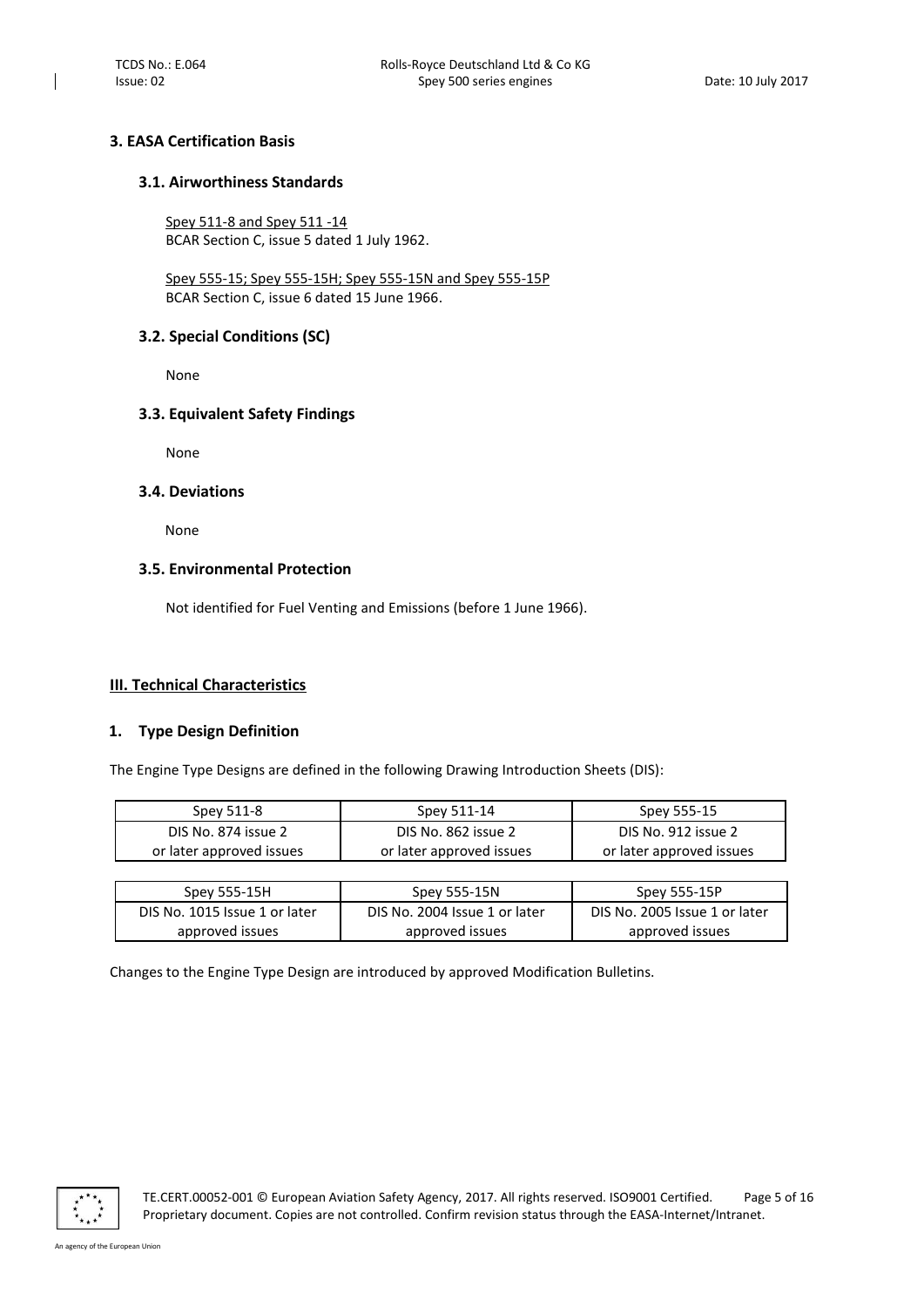## **2. Description**

| Spey 511-8                                                                                              | Spey 511-14 |  |
|---------------------------------------------------------------------------------------------------------|-------------|--|
| By-pass Ratio $0.64:1$                                                                                  |             |  |
| By-pass turbo-jet engine consisting of one five-stage axial flow low pressure (LP) compressor and one   |             |  |
| twelve-stage axial flow high pressure (HP) compressor. The HP-compressor is driven by a two-stage       |             |  |
| axial flow HP-turbine and the LP compressor is driven by a two-stage axial flow LP-turbine. The annular |             |  |
| combustion chamber contains 10 straight flow flame tubes.                                               |             |  |

| Spey 555-15                                                                                             | Spey 555-15H | Spey 555-15N<br>Spey 555-15P          |  |
|---------------------------------------------------------------------------------------------------------|--------------|---------------------------------------|--|
| By-pass Ratio 1,015 : 1at 99,8% HP rpm                                                                  |              | By-pass Ratio 1,011 : 1at 100% HP rpm |  |
| By-pass turbo-jet engine consisting of one five-stage axial flow low pressure (LP) compressor and one   |              |                                       |  |
| twelve-stage axial flow high pressure (HP) compressor. The HP-compressor is driven by a two-stage       |              |                                       |  |
| axial flow HP-turbine and the LP compressor is driven by a two-stage axial flow LP-turbine. The annular |              |                                       |  |
| combustion chamber contains 10 straight flow flame tubes.                                               |              |                                       |  |

## <span id="page-5-0"></span>**3. Equipment**

For identification of engine driven equipment refer to the Overhaul Manual:

| Spey 511-8                  |           | Spey 511-14  |              |
|-----------------------------|-----------|--------------|--------------|
| $O-Sp4-G$                   |           | $O-Sp4-B$    |              |
|                             |           |              |              |
| Spey 555-15H<br>Spey 555-15 |           | Spey 555-15N | Spey 555-15P |
|                             | $O-Sp2-F$ |              |              |

For details of equipment included in the type design definition: refer to the appropriate engine DIS.

#### <span id="page-5-2"></span><span id="page-5-1"></span>**4. Dimensions**

|                    | Spey 511-8 | Spey 511-14 |
|--------------------|------------|-------------|
| Overall Length (1) | 2910 mm    |             |
| Overall Diameter   | 893 mm     |             |

|                         | Spey 555-15 | Spev 555-15H | Spev 555-15N | Spev 555-15P |
|-------------------------|-------------|--------------|--------------|--------------|
| Overall Length (1)      | 2599 mm     |              | 2676 mm      |              |
| <b>Overall Diameter</b> | 1008 mm     |              |              |              |

(1) with exhaust cone

#### **5. Dry Weight**

|                   | Spey 511-8             | Spey 511-14 |  |
|-------------------|------------------------|-------------|--|
| Dry engine weight | 1048.7 $kg \pm 1.25\%$ |             |  |
|                   |                        |             |  |

|                   | Spey 555-15 | Spev 555-15H | Spey 555-15N | Spey 555-15P |
|-------------------|-------------|--------------|--------------|--------------|
| Dry engine weight | 1007.9 kg   | 1019.2 kg    | 1015.2 kg    | 1024 kg      |



TE.CERT.00052-001 © European Aviation Safety Agency, 2017. All rights reserved. ISO9001 Certified. Page 6 of 16 Proprietary document. Copies are not controlled. Confirm revision status through the EASA-Internet/Intranet.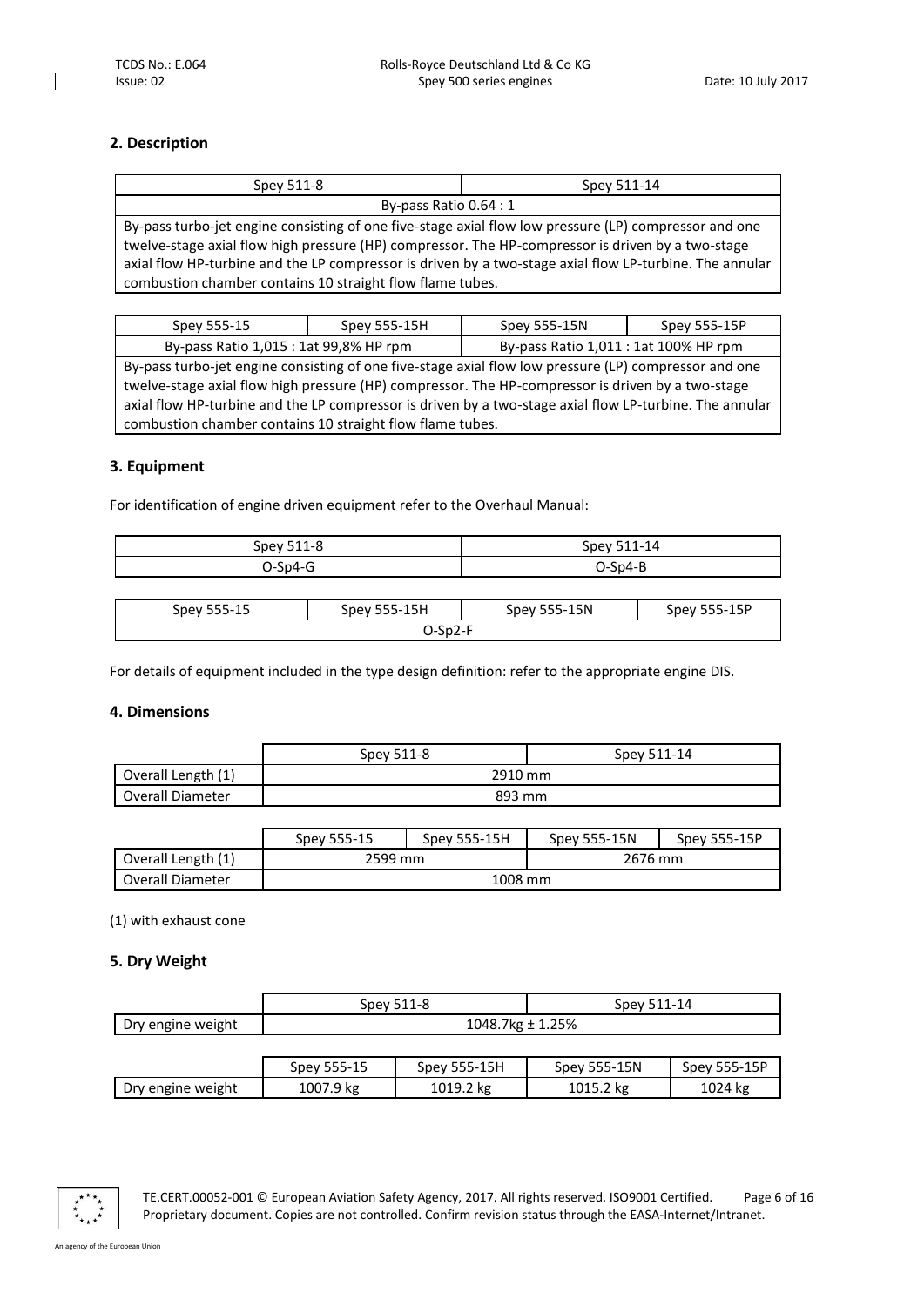#### <span id="page-6-0"></span>**6. Ratings**

|                     | Spey 511-8 | Spey 511-14 |
|---------------------|------------|-------------|
| Max Take off Thrust | 50.71 kN   |             |
| Maximum Continuous  | 48.66 kN   |             |

|                     | Spey 555-15 | Spey 555-15H | Spey 555-15P | Spey 555-15N |
|---------------------|-------------|--------------|--------------|--------------|
| Max Take off Thrust | 43.81 kN    | 44.04 kN     |              | 43.82 kN     |
| Maximum Continuous  | 42.12 kN    | 42.35 kN     |              | 42.13 kN     |

## <span id="page-6-1"></span>**7. Control System**

The engine is equipped with a Full Authority Digital Engine Control (FADEC) system.

|      | Spey 511-8                                                                | Spey 511-14                                                     |
|------|---------------------------------------------------------------------------|-----------------------------------------------------------------|
| CASC | Lucas CASC 116 or 146<br>(hydromechanical) or later approved<br>standards | Lucas CASC 112 (hydromechanical)<br>or later approved standards |

|      | Spey 555-15                           | Spey 555-15N | Spey 555-15H                    | Spey 555-15P             |
|------|---------------------------------------|--------------|---------------------------------|--------------------------|
| CASC | Lucas CASC 133 (hydromech.), or later |              | Lucas CASC 211 (hydromech.), or |                          |
|      | approved standards                    |              |                                 | later approved standards |

#### <span id="page-6-2"></span>**8. Fluids (Fuel, Oil, Coolant, Additives):**

Approved fuels, additives and oils are listed in:

|              | Spey 511-8 | Spey 511-14 |
|--------------|------------|-------------|
| Operating    | $F-Sp4-G$  | F-Sp4-BK    |
| Instructions |            |             |

|              | Spey 555-15 | Spev 555-15H | Spey 555-15N | Spey 555-15P |
|--------------|-------------|--------------|--------------|--------------|
| Operating    |             | $F-Sp2-F$    |              |              |
| Instructions |             |              |              |              |

## <span id="page-6-3"></span>**9. Aircraft Accessory Drives:**

Refer to aircraft related manuals or approved data.

#### <span id="page-6-4"></span>**10. Maximum Permissible Air Bleed Extraction:**

Refer to item IV.3.3.



TE.CERT.00052-001 © European Aviation Safety Agency, 2017. All rights reserved. ISO9001 Certified. Page 7 of 16 Proprietary document. Copies are not controlled. Confirm revision status through the EASA-Internet/Intranet.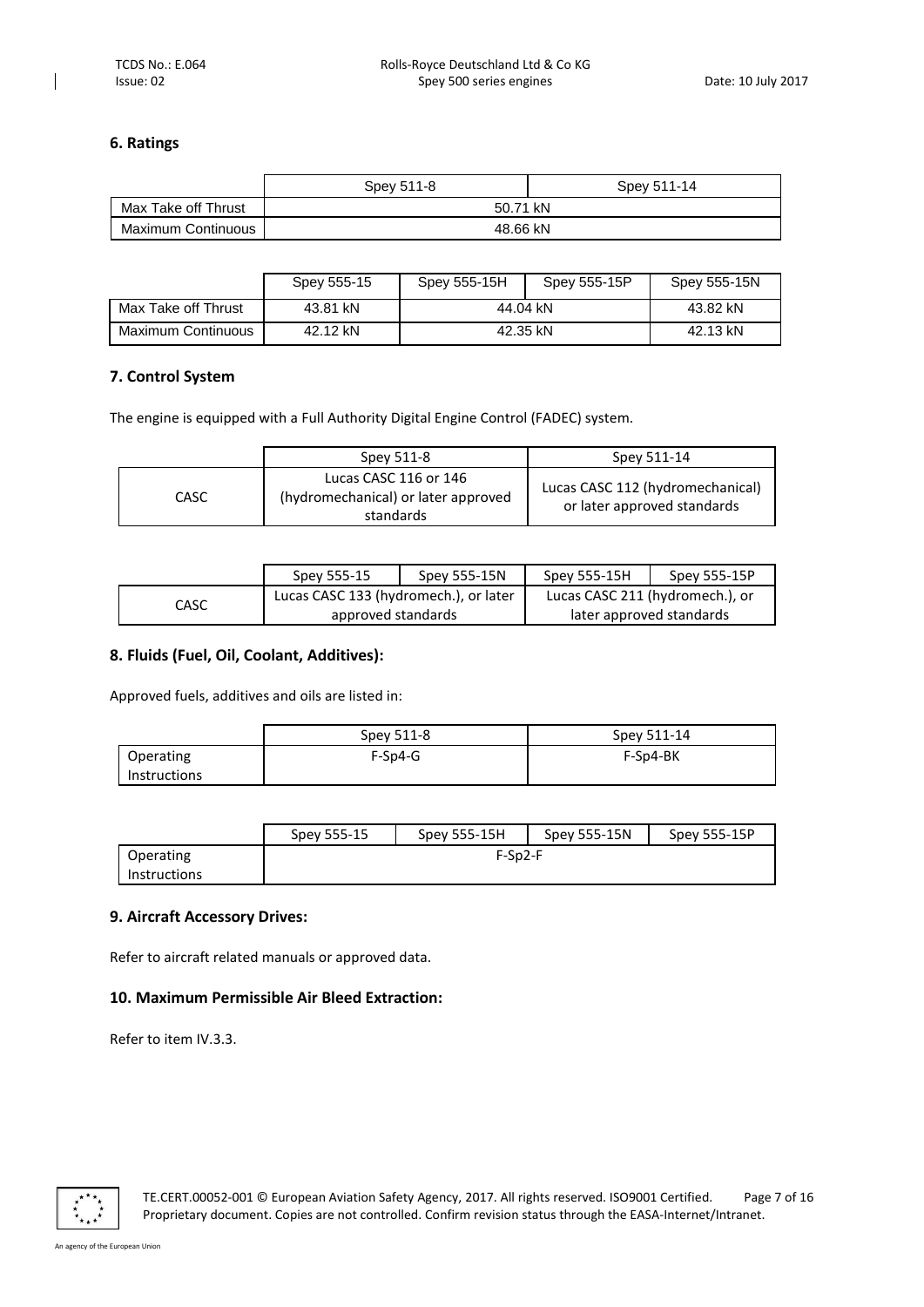## <span id="page-7-0"></span>**IV. Operating Limitations**

#### <span id="page-7-1"></span>**1. Temperature Limits**

## **Gas Temperatures TGT (trimmed)(1):**

|                                                         | Spey 511-8                       | Spey 511-14      |  |  |  |
|---------------------------------------------------------|----------------------------------|------------------|--|--|--|
| Max during Starting on ground                           |                                  | 570 °C           |  |  |  |
| Max during relight (2 sec. limit)                       |                                  | 570 °C           |  |  |  |
| Max for Take-off (5 min.)                               | 585 $°C$                         | 580 $^{\circ}$ C |  |  |  |
| <b>Maximum Continuous</b>                               | 540 $^{\circ}$ C                 |                  |  |  |  |
| Maximum for approach & Ground idling                    | 540 $^{\circ}$ C                 |                  |  |  |  |
| Maximum with reverse Thrust selected<br>(30 sec. limit) | 580 °C                           |                  |  |  |  |
| Maximum Overtemperature (20 sec.)                       | 610 °C<br>595 $°C$<br>615 °C (2) |                  |  |  |  |
| Momentary maximum during acceleration                   | 595 °C (2)                       | N/A              |  |  |  |

The following operating limitations are applicable when the accuracy of the installed engine instrumentation is in accordance with Rolls-Royce Report APS 1014.

The engines are approved for use up to ISA +35°C. The engine is flat rated for Takeoff Rating to ISA +7.5°C

#### **Gas Temperatures TGT (trimmed) (3):**

|                                         |                  | Spey 555-15   Spey 555-15N | Spey 555-15H     | Spey 555-15P |
|-----------------------------------------|------------------|----------------------------|------------------|--------------|
| Maximum during starting on ground       |                  | 540 $^{\circ}$ C           | 570 °C           |              |
| Maximum during relight (2 sec. Limit)   | 540 $^{\circ}$ C |                            | 570 °C           |              |
| Maximum for Take-off (4)                |                  | 520 $^{\circ}$ C           | 565 $^{\circ}$ C |              |
| <b>Maximum Continuous</b>               |                  | 490 °C                     | 520 $^{\circ}$ C |              |
| Maximum for ground idling               |                  | 490 °C                     | 520 $°C$         |              |
| Maximum overtemperature (20 sec. limit) |                  | 540 °C                     | 585 °C           |              |

**(1)**

Mean of 10 Thermocouples located in the engine exhaust cone, trimmed electrically to a common TGT datum, i.e. Indicated TGT (°C) = Measured TGT (°C) – P.D. (°C), where P.D. = Pull Down in °C due to trimmer resistor value.

**(2)**

For Spey 511-8 engines incorporating HP stage 1 turbine blades to MOD 2970 standard or an approved equivalent standard as listed in Rolls-Royce Service Bulletin SP 77-43, the engine name plate shall be marked with the inscription 'SB SP 77-43'.



TE.CERT.00052-001 © European Aviation Safety Agency, 2017. All rights reserved. ISO9001 Certified. Page 8 of 16 Proprietary document. Copies are not controlled. Confirm revision status through the EASA-Internet/Intranet.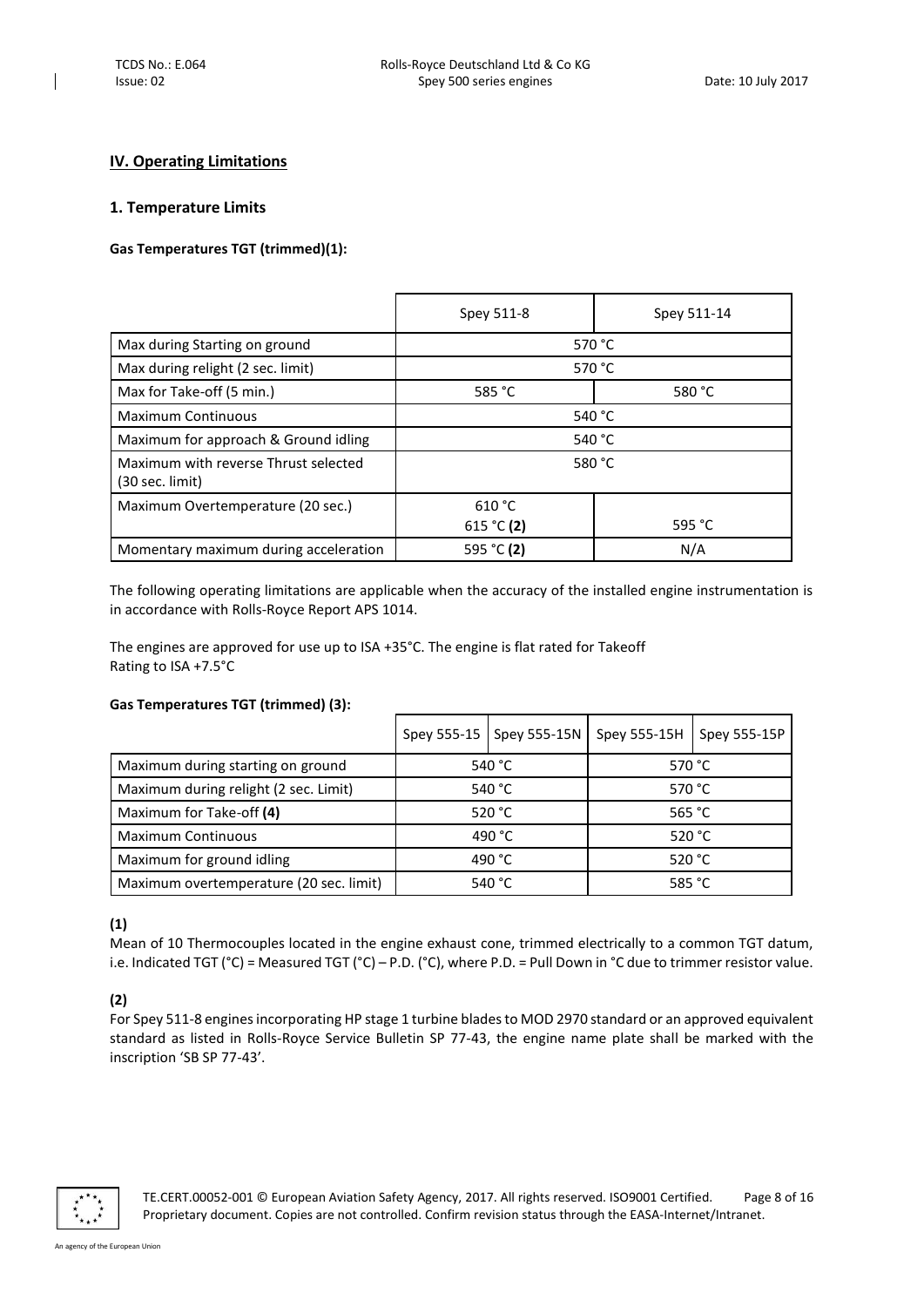## **(3)**

Mean of 10 Thermocouples located in the engine exhaust unit with trimmer resistors and compensation for air intake temperature in accordance with the following nominal characteristics:

Indicated EGT (°C) = Measured EGT (°C) – P.D. (°C) – (0.28 x T (°C)), where P.D. (°C) = pull down due to trimmer resistors and  $T$  ( $^{\circ}$ C) = intake total temperature.

## **(4)**

Limited to 5 minutes and to max. 10 minutes after one engine having failed.

## **Fuel Temperatures:**

|                                                             | Spey 511-8 | Spey 511-14     |
|-------------------------------------------------------------|------------|-----------------|
| Max at Inlet to Engine                                      |            | 50 $^{\circ}$ C |
| LP Pump Inlet, maximum<br>Unrestricted<br>15 min. limit (5) | 110 °C     | 90 °C           |

|                                                             | Spey 555-15     | Spey 555-15H | Spey 555-15N | Spey 555-15P |  |  |
|-------------------------------------------------------------|-----------------|--------------|--------------|--------------|--|--|
| Max at Inlet to Engine                                      | 50 $^{\circ}$ C |              |              |              |  |  |
| LP Pump Inlet, maximum<br>Unrestricted<br>15 min. limit (5) | 90 °C<br>110 °C |              |              |              |  |  |

**(5)** During transient overshoots on reducing rpm.

# **Oil Temperatures:**

|                                         | Spey 511-8 | Spey 511-14 |  |  |
|-----------------------------------------|------------|-------------|--|--|
| Minimum for starting                    | -40 °C     |             |  |  |
| Minimum for acceleration<br>to Take-off | $-30 °C$   |             |  |  |
| Maximum unrestricted                    | 100 °C     |             |  |  |
| Maximum (15 min. limit)                 | 120 °C     |             |  |  |

|                                         | Spey<br>555-15 | Spey<br>$555-15H$ | Spey             | Spey     | Spey | Spey<br>555-15N 555-15P 555-15   555-15H | Spey<br>555-15N | Spey<br>555-15P |
|-----------------------------------------|----------------|-------------------|------------------|----------|------|------------------------------------------|-----------------|-----------------|
|                                         |                |                   | without MOD 6089 |          |      |                                          | with MOD 6089   |                 |
| Minimum for starting                    | $-40 °C$       |                   |                  | $-30 °C$ |      |                                          |                 |                 |
| Minimum for acceleration<br>to Take-off | $-30 °C$       |                   |                  |          |      |                                          |                 |                 |
| Maximum unrestricted                    | 100 °C         |                   |                  |          |      |                                          |                 |                 |
| Maximum (15 min. limit)                 | 120 °C         |                   |                  |          |      |                                          |                 |                 |



TE.CERT.00052-001 © European Aviation Safety Agency, 2017. All rights reserved. ISO9001 Certified. Page 9 of 16 Proprietary document. Copies are not controlled. Confirm revision status through the EASA-Internet/Intranet.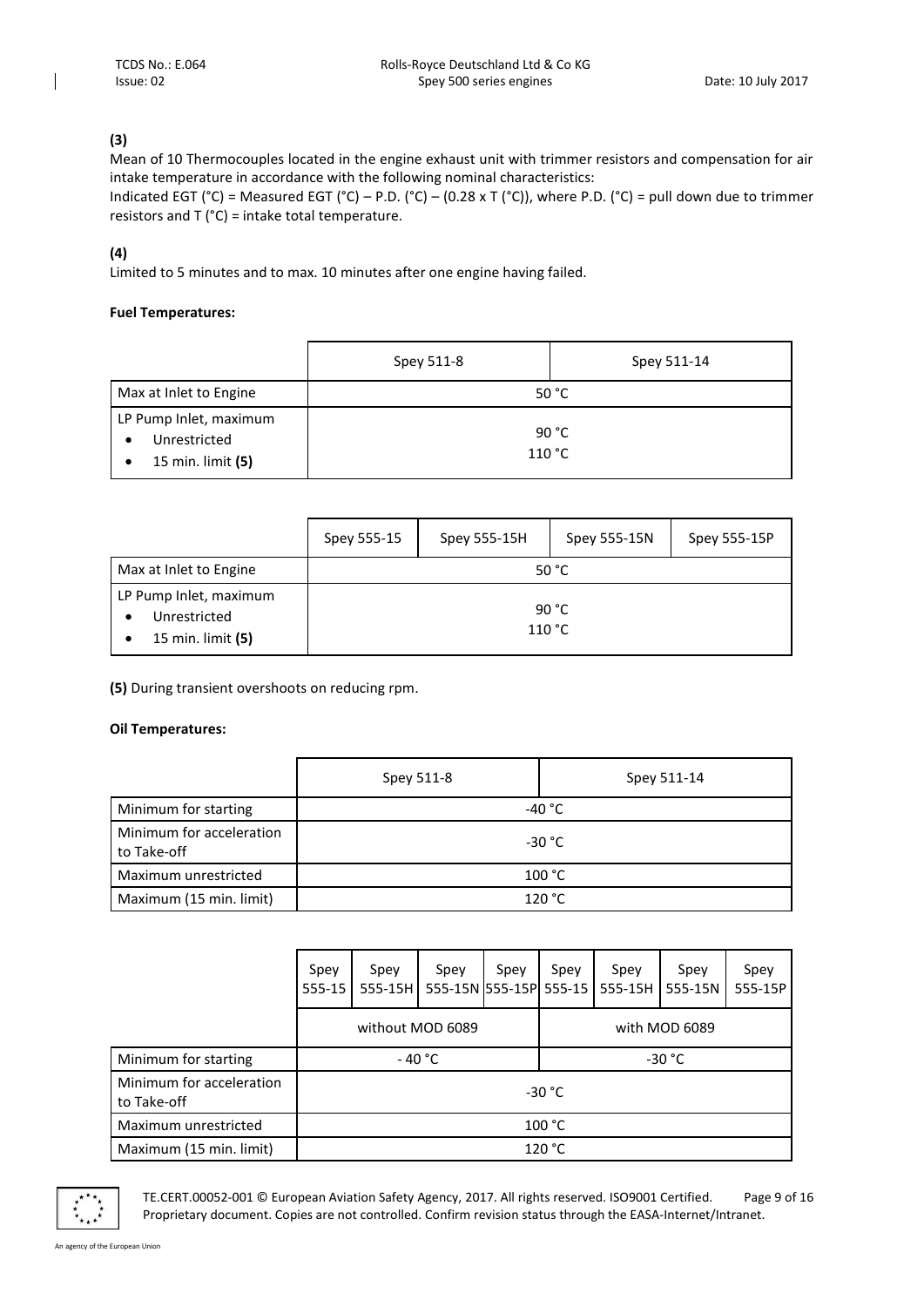## <span id="page-9-0"></span>**2. Speed Limits**

## **Permissible Rotational Speeds [min-1]:**

#### **100 % LP RPM = 8393 RPM**

| <b>Low Pressure Turbine</b>      | Spey 511-8 | Spey<br>511-14 |  |  |
|----------------------------------|------------|----------------|--|--|
| Maximum Take-off                 |            | 8947 RPM (6)   |  |  |
|                                  |            | (106.6%)       |  |  |
| <b>Maximum Continuous</b>        | 8947 RPM   |                |  |  |
|                                  | (106.6%)   |                |  |  |
| Maximum Overspeed (20 sec.)      | 9232 RPM   |                |  |  |
|                                  | (110.0 %)  |                |  |  |
| Reverse Thrust (maximum 30 sec.) | 8947 RPM   |                |  |  |
|                                  |            | (106.6 %)      |  |  |

**(6)** Wet and Dry (Spey 511-14W only).

#### **100 % HP RPM = 12484 RPM**

| <b>High Pressure Turbine</b>                   | Spey 511-8                        | Spey 511-14                     |  |  |
|------------------------------------------------|-----------------------------------|---------------------------------|--|--|
| Maximum Take-off RPM                           | 12496 (7)<br>(100.1 %)            |                                 |  |  |
| Maximum Continuous RPM                         | 12247<br>(98.1%)                  |                                 |  |  |
| Ground Idling RPM                              | $6492 - 6929$<br>(52.0% to 55.5%) | 7241 - 7990<br>(58.0% - 64.0 %) |  |  |
| Maximum Overspeed RPM<br>(20 sec.)             | 12871<br>(103.1%)                 |                                 |  |  |
| <b>Reverse Thrust RPM</b><br>(maximum 30 sec.) | 12496<br>(100.1 %)                |                                 |  |  |

**(7)** Dry (All Spey 511).

#### **100 % LP RPM = 8393 RPM**

| <b>Low Pressure Turbine</b> | Spey 555-15          | Spey 555-15N | Spey 555-<br>15H      | Spey 555-15P |
|-----------------------------|----------------------|--------------|-----------------------|--------------|
| Maximum Take-off            | 9106 RPM<br>(108.5%) |              | 9190 RPM<br>(109.5 %) |              |
| <b>Maximum Continuous</b>   |                      |              | 9106 RPM<br>(108.5%)  |              |
| Maximum Overspeed (20 sec.) | 9694 RPM<br>(115.5%) |              |                       |              |



TE.CERT.00052-001 © European Aviation Safety Agency, 2017. All rights reserved. ISO9001 Certified. Page 10 of 16 Proprietary document. Copies are not controlled. Confirm revision status through the EASA-Internet/Intranet.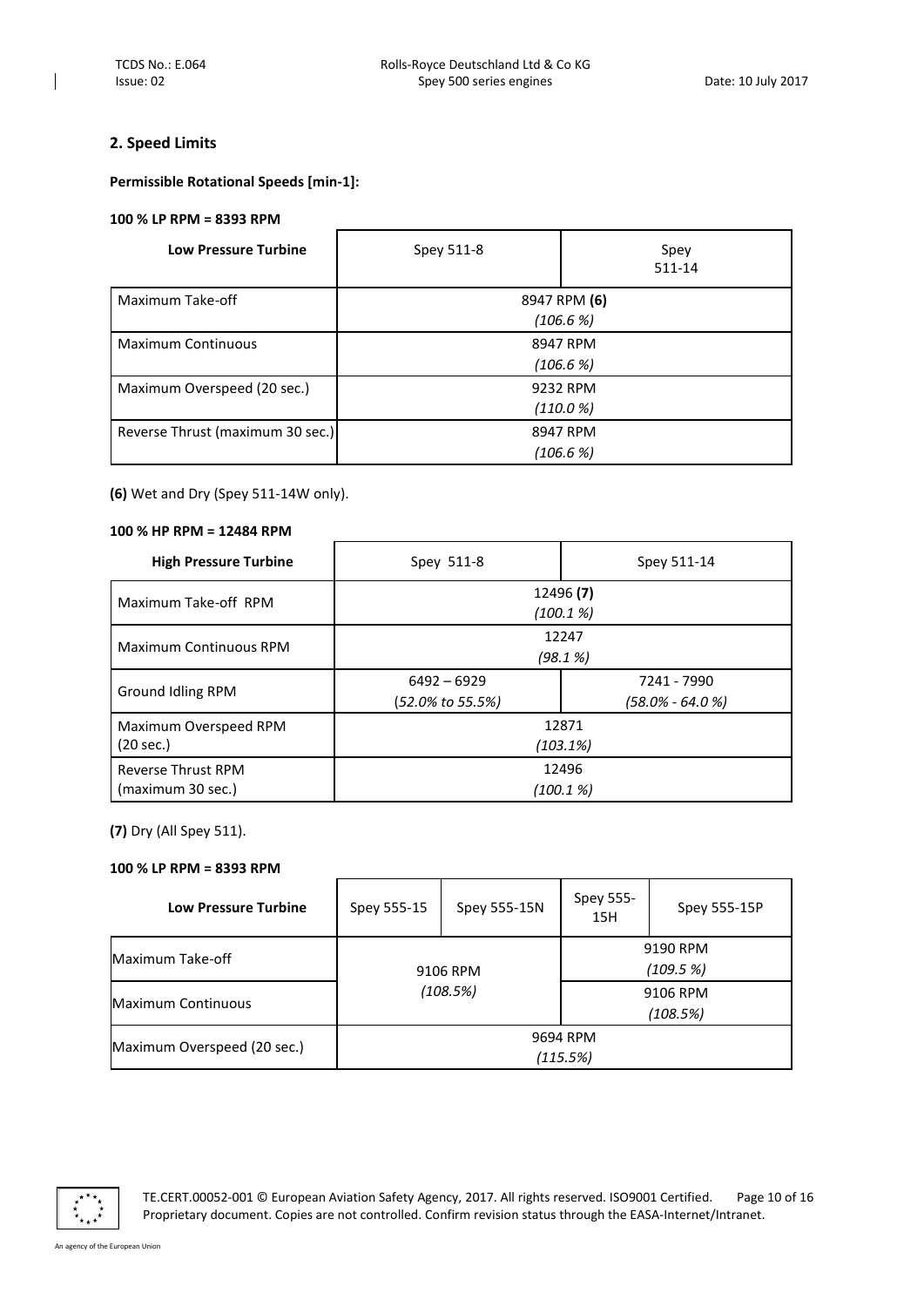#### **100 % HP RPM = 12136 RPM**

| <b>High Pressure Turbine</b> | Spey 555-15                                     | Spey 555-15N | Spey 555-15H | Spey 555-15P |  |                       |
|------------------------------|-------------------------------------------------|--------------|--------------|--------------|--|-----------------------|
| Maximum Take-off             | 12257 RPM<br>(101.0 %)                          |              |              |              |  | 12439 RPM<br>(102.5%) |
| <b>Maximum Continuous</b>    | 11954 RPM<br>(98.5 %)                           |              |              |              |  |                       |
| Ground Idling                | $6250$ RPM $\pm$ 61 RPM<br>$(51.5\% \pm 0.5\%)$ |              |              |              |  |                       |
| Maximum Overspeed (20 sec.)  | 12682 RPM<br>12803 RPM<br>(104.5%)<br>(105.5 %) |              |              |              |  |                       |

#### <span id="page-10-0"></span>**3. Pressure Limits**

#### <span id="page-10-1"></span>**3.1 Fuel Pressure:**

|                                                | Spey 511-8 | Spey 511-14 |  |  |
|------------------------------------------------|------------|-------------|--|--|
| Minimum at LP Pump Inlet<br>$\bullet$ absolute | 82.7 kPa   |             |  |  |
| • above tank pressure                          | 41.4 kPa   |             |  |  |

|                                                | Spey 555-15 | Spey 555-15H | Spey 555-15N | Spey 555-15P |
|------------------------------------------------|-------------|--------------|--------------|--------------|
| Minimum at LP Pump Inlet<br>$\bullet$ absolute | 82.7 kPa    |              |              |              |
| • above tank pressure                          | 41.4 kPa    |              |              |              |

Whichever is lower, subject to an overriding minimum of 13.8 kPa gauge pressure, and excluding engine starts on the ground for which the minimum pressure requirement normally is 69 kPa absolute.

### <span id="page-10-2"></span>**3.2 Oil Pressure:**

Refer to item IV.4.

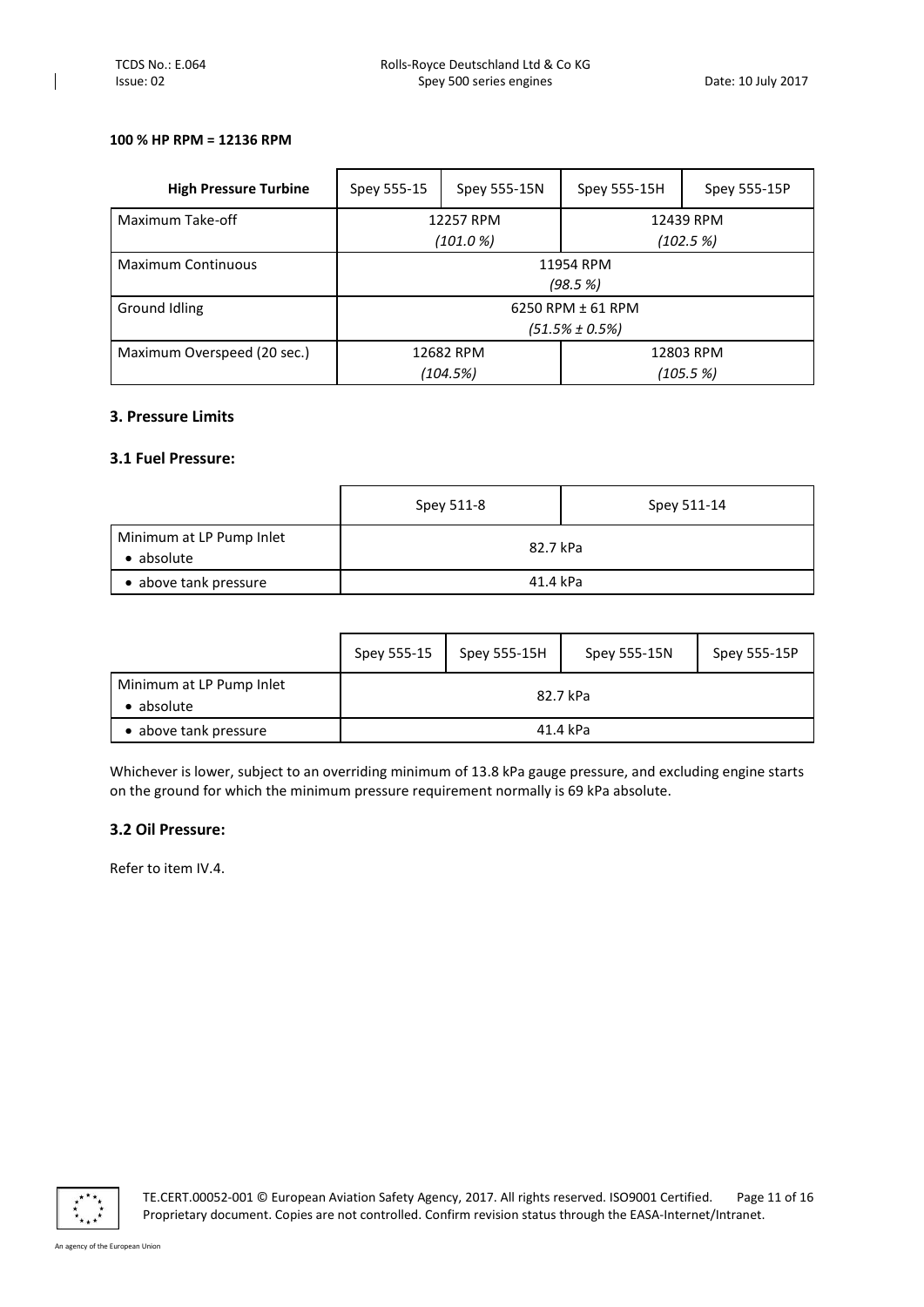## **3.3 Bleed Air Extraction:**

The compressor air bleeds are to be used in accordance with Rolls-Royce instructions and such that the operating limitations are not exceeded.

|                                                      |                            | Spey 511-8   | Spey 511-14 |
|------------------------------------------------------|----------------------------|--------------|-------------|
| Maximum RPM at which bleed may be used:              |                            | Unrestricted |             |
| Air delivery at sea level<br>for aircraft and engine | Maximum<br>LP Bleed        |              | 3.65%       |
| services (% of no-bleed<br>mass flow)                | Maximum<br><b>HP Bleed</b> |              | 2.45 %      |

|                                                                                      |                                                            |                         | Spey<br>555-15 | Spey<br>555-15H | Spey<br>555-15N | Spey<br>555-15P |  |
|--------------------------------------------------------------------------------------|------------------------------------------------------------|-------------------------|----------------|-----------------|-----------------|-----------------|--|
| Maximum RPM at which bleed<br>may be used:                                           |                                                            |                         | Unrestricted   |                 |                 |                 |  |
|                                                                                      | $\frac{M_{12} \sqrt{T_1}}{P_1} =$                          | Take Off                | 0.42           |                 |                 |                 |  |
| Air delivery at sea                                                                  |                                                            | <b>MCT</b><br>and below |                |                 | 0.41            |                 |  |
| level for aircraft<br>and engine                                                     | $M7 = Stage 7$<br>bleed mass                               | Take Off                |                |                 | 0.49            |                 |  |
| flow (kg/sec)<br>services (% of no-<br>bleed mass flow)<br>$M12 =$ Stage 12<br>bleed | $\frac{M_{\tau}\sqrt{T_{1}}}{P_{1}}=$                      | <b>MCT</b><br>and below |                |                 | 0.45            |                 |  |
| M=LP bleed mass<br>flow                                                              | MT<br>$M7+$<br>$=$<br>M12                                  | Take Off                |                |                 | 0.91            |                 |  |
| T1= LPC inlet TAT<br>P1= LPC inlet TTP                                               | (kg/sec)<br>$\frac{1}{P_1}$ $\frac{M_T \sqrt{T_1}}{P_1}$ = | <b>MCT</b><br>and below |                |                 | 0.86            |                 |  |



TE.CERT.00052-001 © European Aviation Safety Agency, 2017. All rights reserved. ISO9001 Certified. Page 12 of 16 Proprietary document. Copies are not controlled. Confirm revision status through the EASA-Internet/Intranet.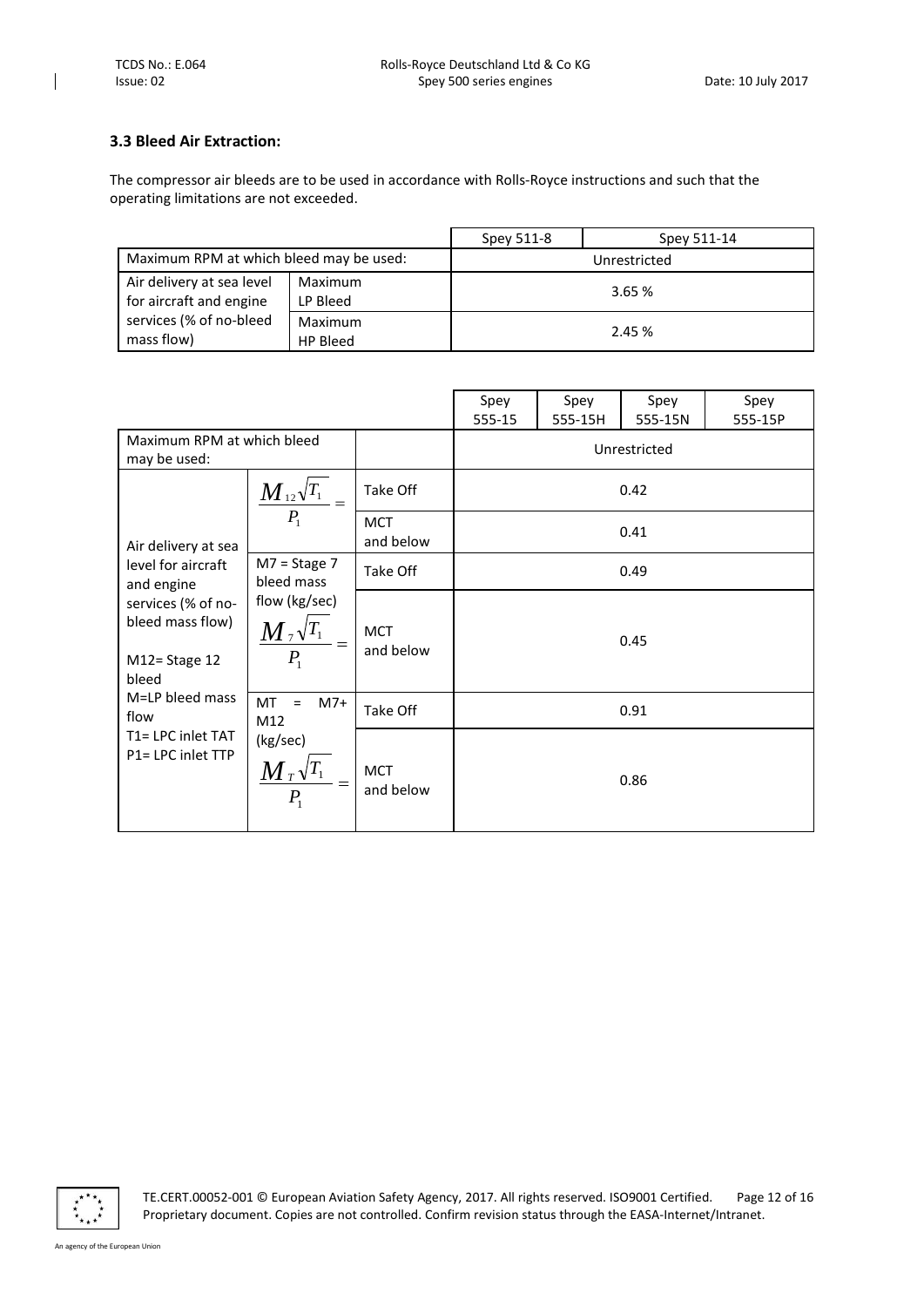## <span id="page-12-0"></span>**4. Oil capacity, consumption limit**

|                                                                                             | Spey 511-8               | Spey 511-14       |  |  |
|---------------------------------------------------------------------------------------------|--------------------------|-------------------|--|--|
| Oil Consumption:<br>• Overall in flight, maximum<br>for unrestricted operation              | $0.43$ l/h               |                   |  |  |
| Oil Pressure (gauge pressure)<br>Normal at max. continuous<br>conditions                    | 275.8<br>to<br>379.2 kPa | 241.3 - 379.2 kPa |  |  |
| Oil Pressure (gauge pressure)<br>• Minimum to complete flight<br>(at 100°C Oil Temperature) | 241.3 kPa                | 206.9 kPa         |  |  |
| <b>Oil System Capacity:</b><br>• Nominal total oil system                                   | 13.6                     |                   |  |  |
| • Maximum oil sump and<br>tanks capacity                                                    | 6.81                     |                   |  |  |
| • Usable oil                                                                                | 5.1                      |                   |  |  |

|   |                                                                                           | Spey 555-15       | Spey 555-15H | Spey 555-15N | Spey 555-15P |  |
|---|-------------------------------------------------------------------------------------------|-------------------|--------------|--------------|--------------|--|
| ٠ | Oil Consumption:<br>Overall in flight, maximum for<br>unrestricted operation              | $0.43$ I/h        |              |              |              |  |
|   | Oil Pressure (gauge pressure)<br>Normal at max. continuous<br>conditions                  | 206.9 - 379.2 kPa |              |              |              |  |
| ٠ | Oil Pressure (gauge pressure)<br>Minimum to complete flight<br>(at 100°C Oil Temperature) | 172.4 kPa         |              |              |              |  |
|   | <b>Oil System Capacity:</b><br>Nominal total oil system                                   | 13.61             |              |              |              |  |
|   | Maximum oil sump and tanks<br>capacity                                                    | 6.8 <sub>1</sub>  |              |              |              |  |
|   | Usable oil                                                                                | 5.1               |              |              |              |  |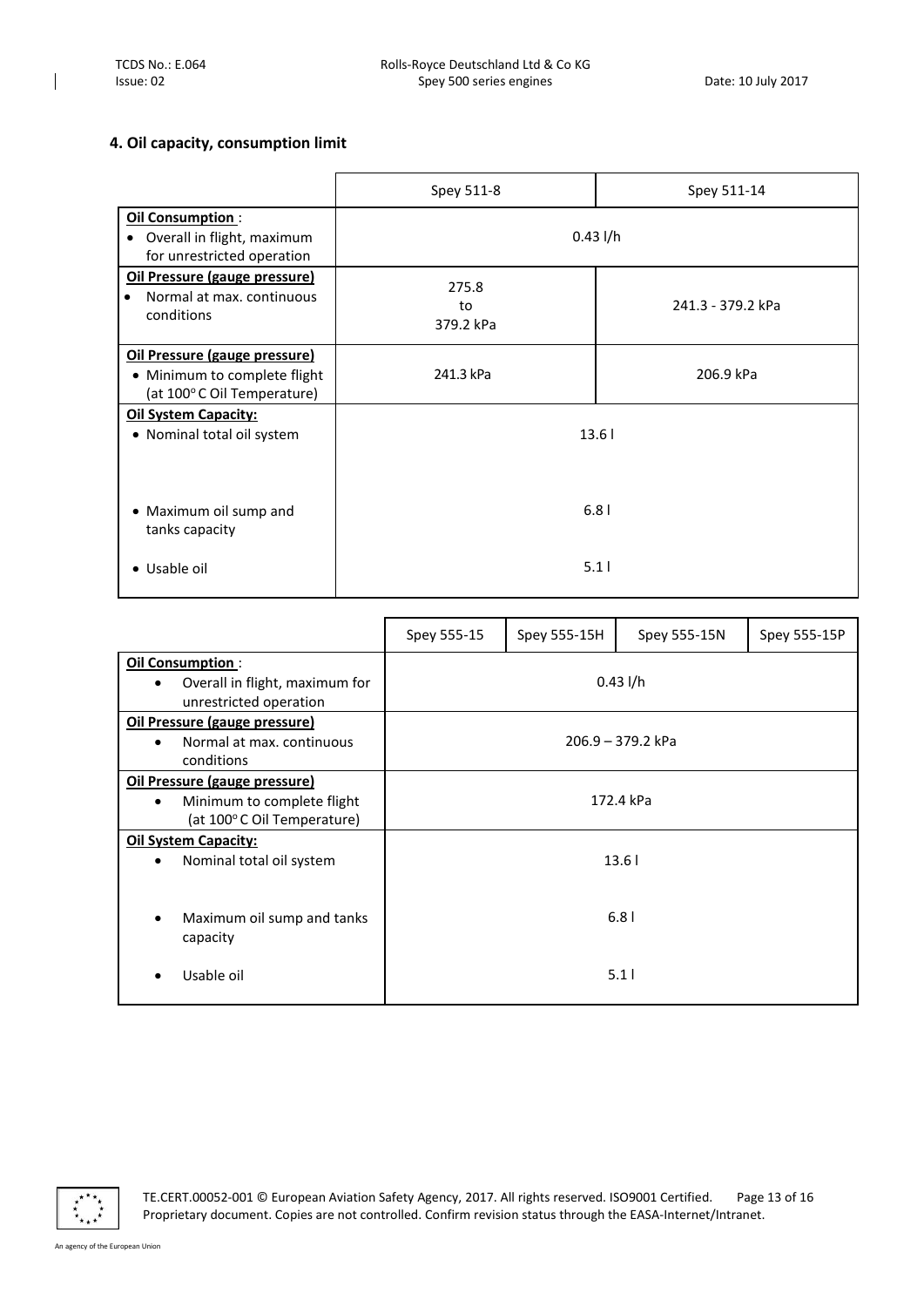# <span id="page-13-0"></span>**V. Operating and Service Instructions**

|                               | Spey 511-8                                       | Spey 511-14    |  |  |
|-------------------------------|--------------------------------------------------|----------------|--|--|
| Installation Manual           | EL 17 $(*)$                                      |                |  |  |
| <b>Operating Instructions</b> | $F-Sp4-G (*)$                                    | $F-Sp4-BK (*)$ |  |  |
| Maintenance Manual            | $M-Sp4-G (*)$                                    | $M-Sp4-BK (*)$ |  |  |
| <b>Overhaul Manual</b>        | $O-Sp4-G (*)$                                    | $O-Sp4-B$ (*)  |  |  |
| Time Limits Manual            | $O-Sp4-G (*)$                                    | $O-Sp4-B$ (*)  |  |  |
| Service Bulletins             | As issued by Rolls-Royce Deutschland Ltd & Co KG |                |  |  |

|                               | Spey 555-15                                                      | Spey 555-15H | Spey 555-15N | Spey 555-15P |  |
|-------------------------------|------------------------------------------------------------------|--------------|--------------|--------------|--|
| Installation Manual           | EL 1001 $(*)$                                                    |              |              |              |  |
| <b>Operating Instructions</b> | $F-Sp2-F(*)$                                                     |              |              |              |  |
| <b>Maintenance Manual</b>     | $M-Sp2-F (*)$                                                    |              |              |              |  |
| <b>Overhaul Manual</b>        | $O-Sp2-F(*)$                                                     |              |              |              |  |
| Time Limits Manual            | Life Limited Parts are listed in the Overhaul Manual O-Sp2-F (*) |              |              |              |  |
| Service Bulletins             | As issued by Rolls-Royce Deutschland Ltd & Co KG                 |              |              |              |  |

(\*):or later approved revision

# <span id="page-13-1"></span>**VI. Notes**

- 1**.** The ratings shown under III.6. are static ratings achieved at the following conditions:
	- Sea level and ISA standard day conditions
	- All optional air bleeds closed
	- Aircraft service accessory drives unloaded
	- Rolls-Royce Test Bed Airmeter P/N: REP 23224
	- Rolls-Royce Jet Pipe P/N J88926 (or approved equivalent)
	- Final nozzle P/N J88931
	- Turbine gas temperature measured by 10 thermocouples located in exhaust cone, without compensation for air intake temperature.
	- Fuel having a minimum calorific value of 40895 BTU/kg
- 2. Engine anti-icing is affected by hot air tapped from the HP compressor.
- 3. LP rotor run-down time (from ground idling): Minimum 40 sec.
- 4. Following a false start, an engine motor over is to be completed prior to repeating the start operation.
- 5. Spey 511-8, 511-14 engines were previously covered under CAA-UK Type Certificate Data Sheet No.: 1032 and were subsequently covered under LBA Type Certificate Data Sheet No.: 6308. Spey 555-15, 555-15H, 555-15N, 555-15P engines were previously covered under CAA-UK Type Certificate Data Sheet No.: 1037 and were subsequently covered under LBA Type Certificate Data Sheet No.: 6347. The EASA Type Certificate EASA.E.064 and this Type Certificate Data Sheet supersede all of these.



TE.CERT.00052-001 © European Aviation Safety Agency, 2017. All rights reserved. ISO9001 Certified. Page 14 of 16 Proprietary document. Copies are not controlled. Confirm revision status through the EASA-Internet/Intranet.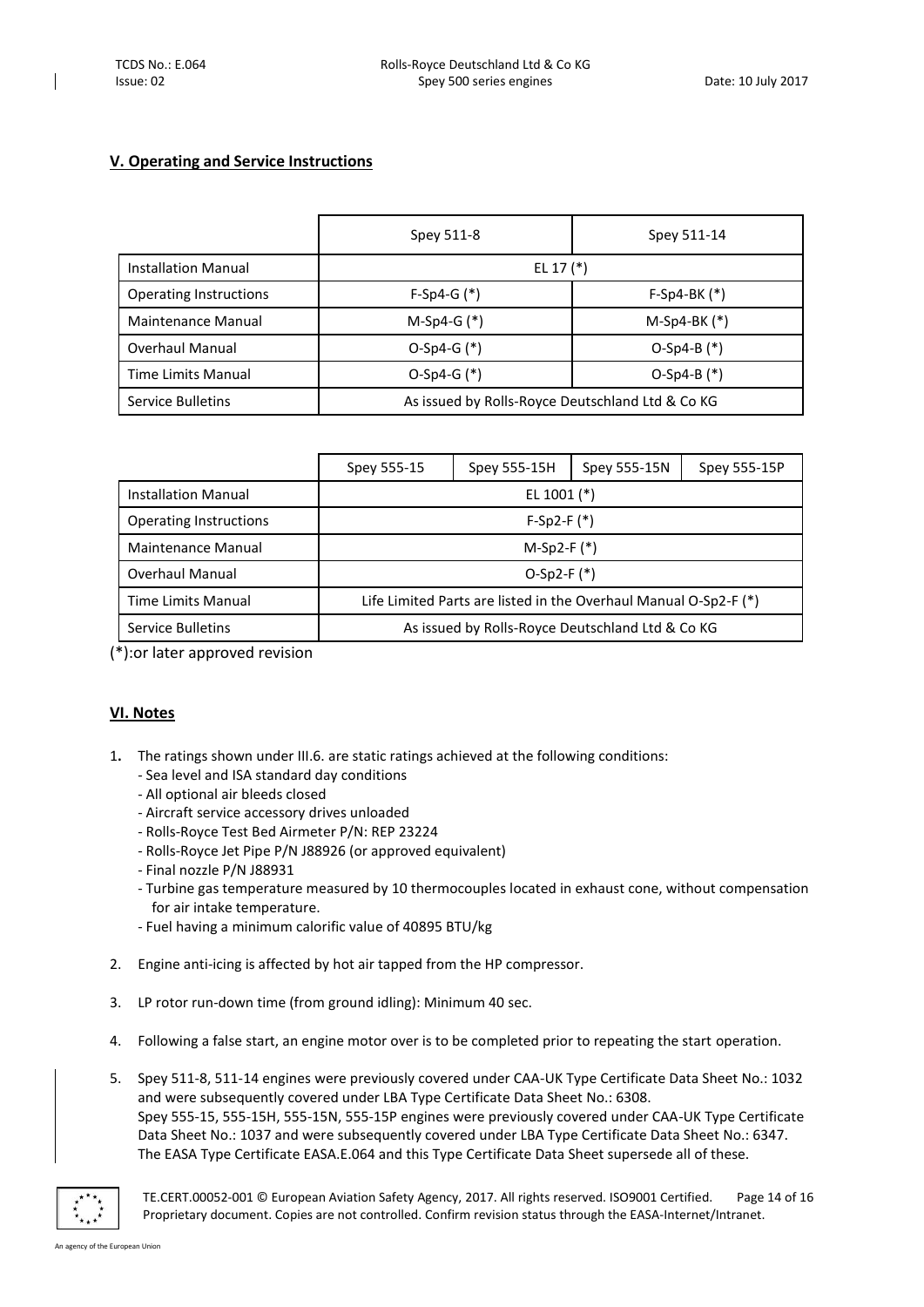6. With effect from 7 January 2002, the responsibilities of the Type Certificate Holder for the Spey 500 series engines transferred from Rolls-Royce plc to Rolls-Royce Deutschland Ltd & Co KG. Coincident with this the ICAO Annex 8 responsibilities of the Authority of the State of Design transferred from the United Kingdom Civil Aviation Authority (CAA-UK) to the German Luftfahrt-Bundesamt (LBA).

The EASA Type Certificate EASA.E.064 transfers the Authority of the State of Design from the German Luftfahrt-Bundesamt (LBA) to EASA.

Airworthiness Directives issued prior and after the time of the transfers of the State of Design are still effective.

------------------------------------------------------------



TE.CERT.00052-001 © European Aviation Safety Agency, 2017. All rights reserved. ISO9001 Certified. Page 15 of 16 Proprietary document. Copies are not controlled. Confirm revision status through the EASA-Internet/Intranet.